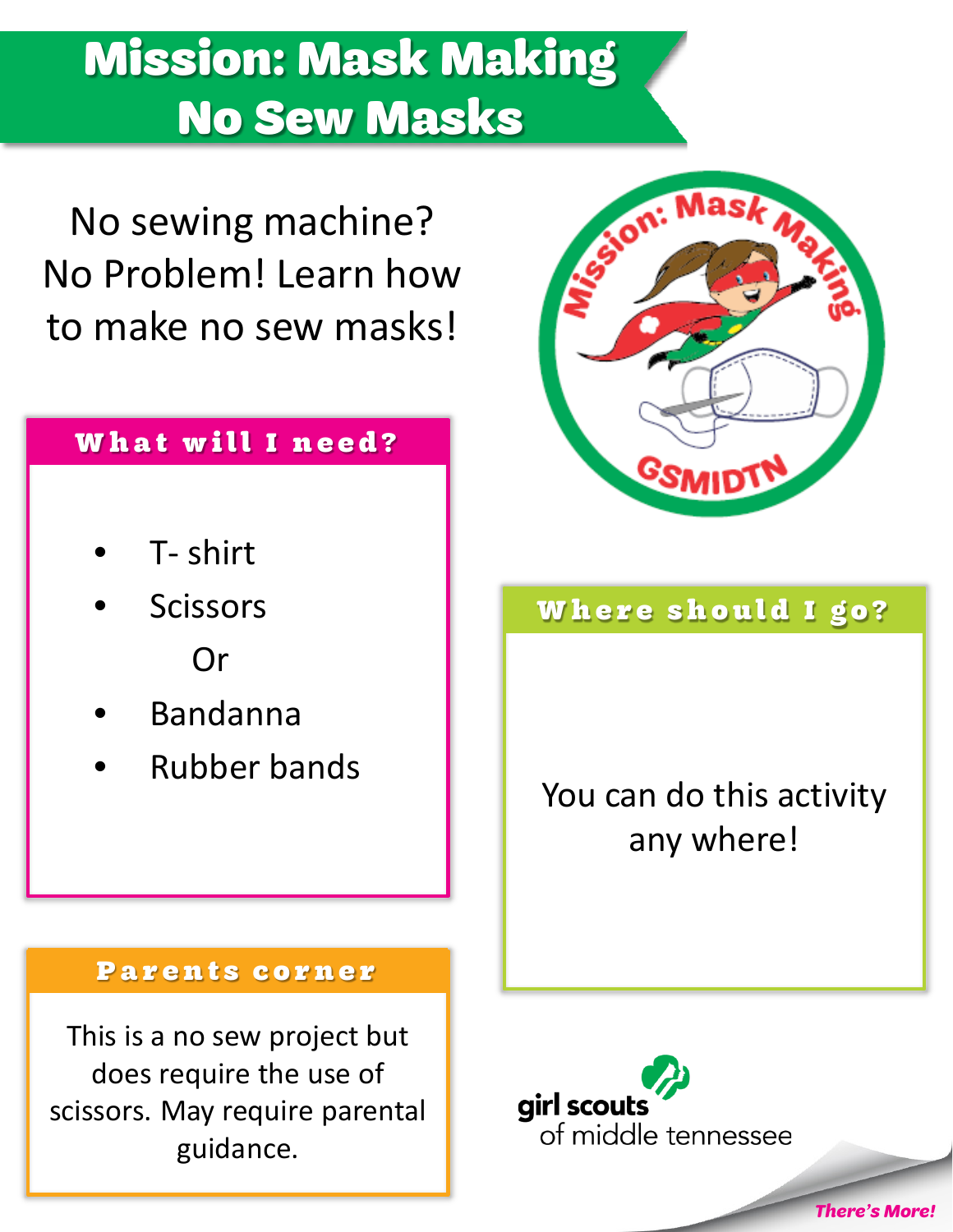## What do I already know?

- Why is it important to make homemade masks?
- Where is it important to wear a mask?

What are some of the heroes (essential workers) jobs in your community?

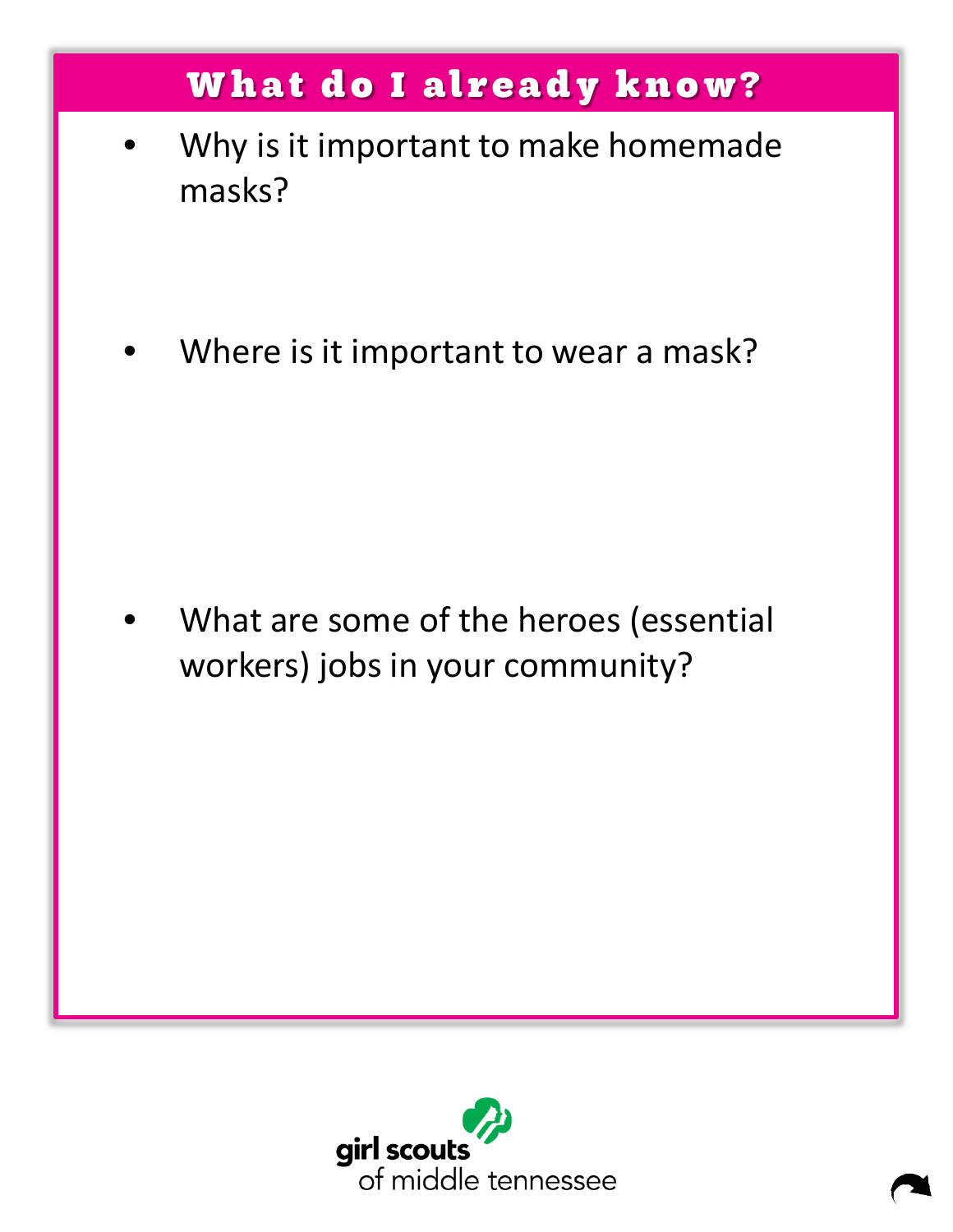### INSTRUCTIONS

#### **T- Shirt Method**

- Step 1: Cut the T-Shirt approximately 7 inches from the bottom. Cut all the way across in one continuous cut front and back.
- Step 2: Cut out a box that is approximately 6 inches in length. Leaving about a  $\frac{1}{2}$  inch strip on either side to tie around back of head
- Step 3: Cut the string so you will be able to tie them.

#### **Bandana Method**

- Step 1: Fold the bandana in half
- Step 2: fold up 1/3 from the bottom and 1/3 from the top
- Step 3: Place rubber bands or hair ties about 6 inches apart
- Step 4: Fold each side to the middle and tuck
- Find a step by step video here: [https://www.youtube.com/watch?v=tPx1yqvJg](https://www.youtube.com/watch?v=tPx1yqvJgf4) [f4](https://www.youtube.com/watch?v=tPx1yqvJgf4)

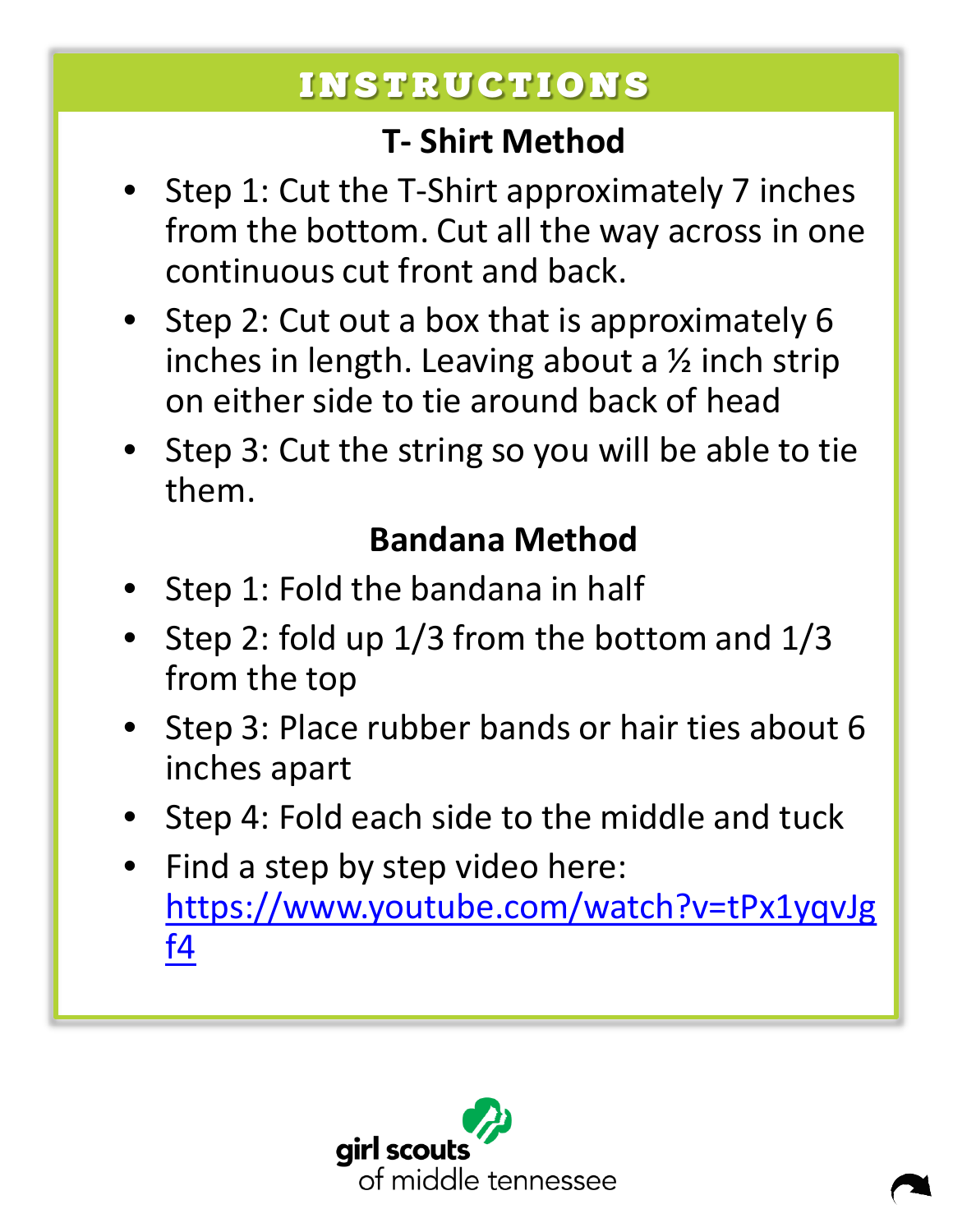### What did I learn?

What everyday items did you use in a different way then their original purpose?

What organization/s in your area did you donate your mask to?

What ways can you use this new skill in the future?